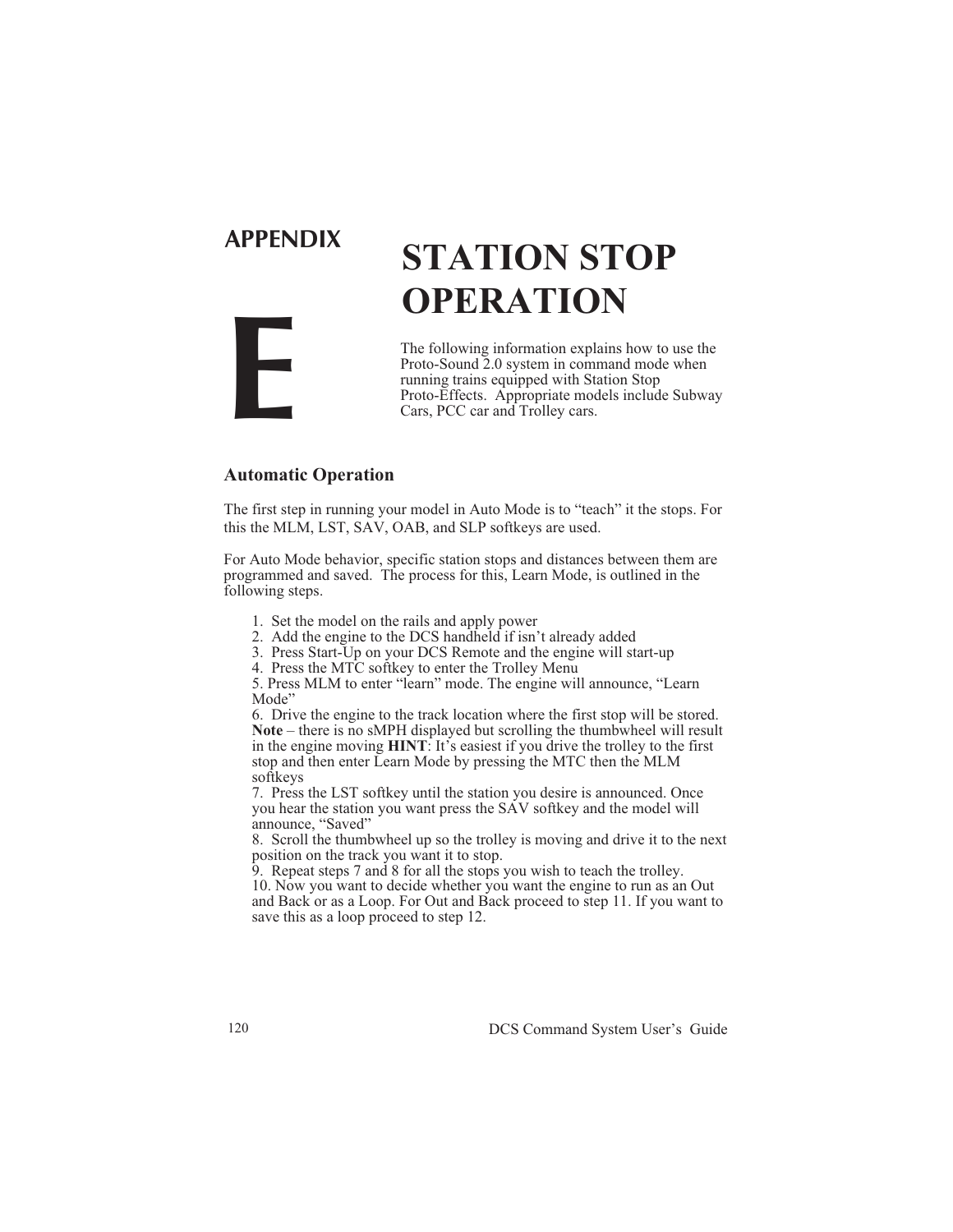### **Appendix E: Station Stop Operation**

#### **Automatic Operation**

11. To save your stops as an Out and Back ensure the engine is sitting at the last station you saved, then either press the SAV softkey again or press the OAB softkey. When you press either one the engine will announce, "Save Complete" and the engine sounds will return. You can now put the engine into Auto Mode. Proceed to step 13

12. To save your stops as a Loop drive the engine to the EXACT spot on the tracks where you saved your first station, press the LST softkey until you hear the first station announcement you saved, then press either the SAV softkey or the LOP softkey. The engine will announce "Save Complete" and the engine sounds will return. Proceed to Step 13 to set the engine in Auto Mode

13. To enable Auto mode drive the engine to the EXACT spot on the tracks you saved your first station and press the MTC softkey. Then press the FAS softkey and the engine will announce "Auto Mode".

14. Use the thumbwheel on the DCS handheld to get the engine moving at your desired speed and sit back and watch the engine run and stop at the stations you programmed

You can toggle in and out of Auto Mode via the FAS softkey. NOTE – If you toggle back into Auto mode from Manual mode you will have to drive the engine to the first station saved during Learn mode and ensure the engine is in the correct directional state (Forward or Reverse).

While operating in Auto Mode, you can toggle between "all stops" and "random stops" via the FAR softkey. The DCS Handheld will display either "All Stops Selected" or "Random Stops Selected". This can be done while the engine is moving.

#### **Manual Operation**

In Manual Mode you actually "drive" the engine and you can initiate a stop through the following method:

1. Press the MTC softkey to enter the Trolley Menu

2. 1.Press the MMM softkey to enter Manual Mode, you will see two new softkeys appear, FSS and ARM

3. Get the engine moving by scrolling the DCS handheld thumbwheel

DCS Command System User's Guide 121